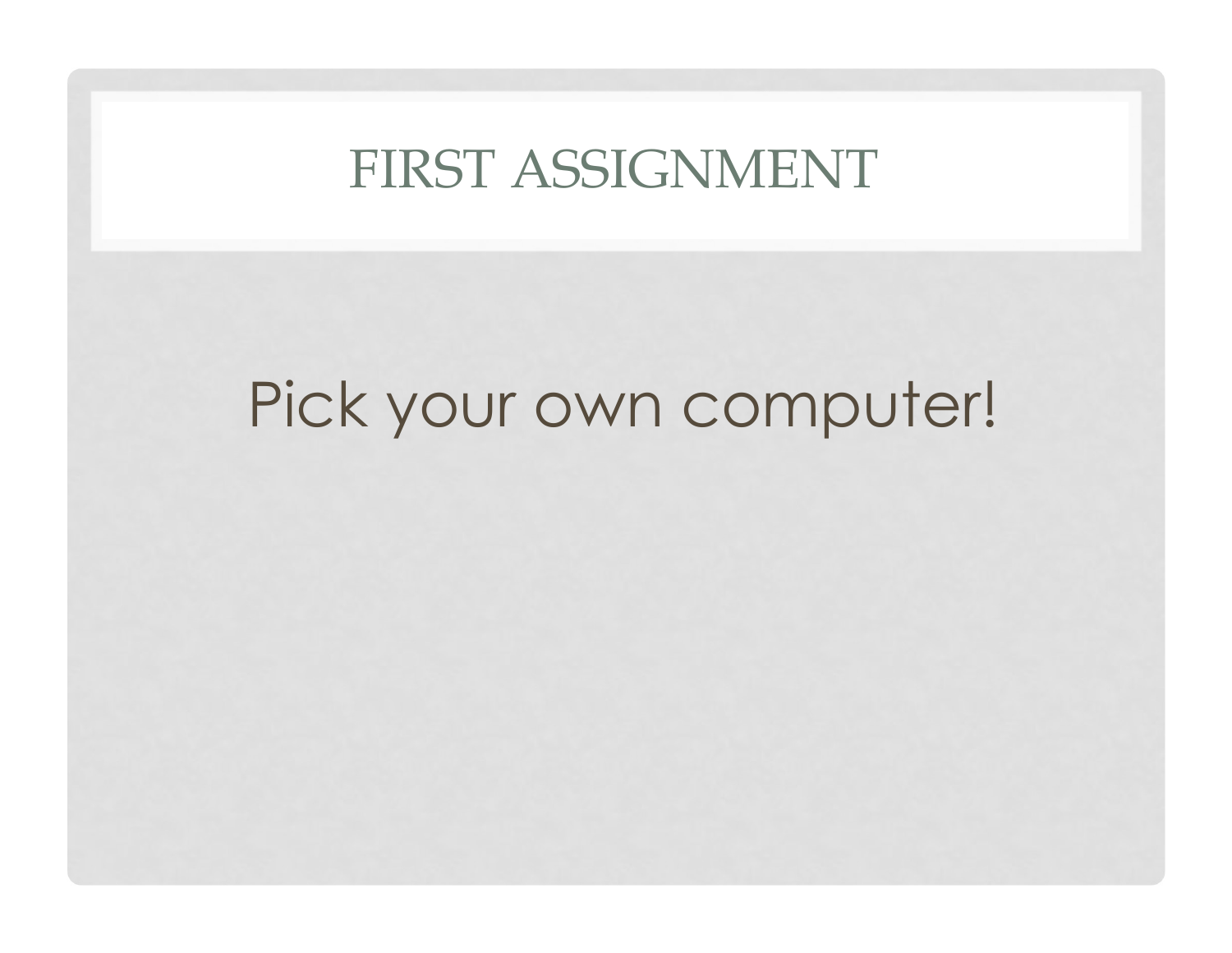## YOU ARE THE EXPERT

- A person you know has asked for advice on what kind of computer to buy.
	- You will be given a scenario that includes a budget and asked to pick out a system that meets the needs of that scenario
	- You will need to find 3 systems that fit the budget and compare them, ultimately highlighting your preferred choice.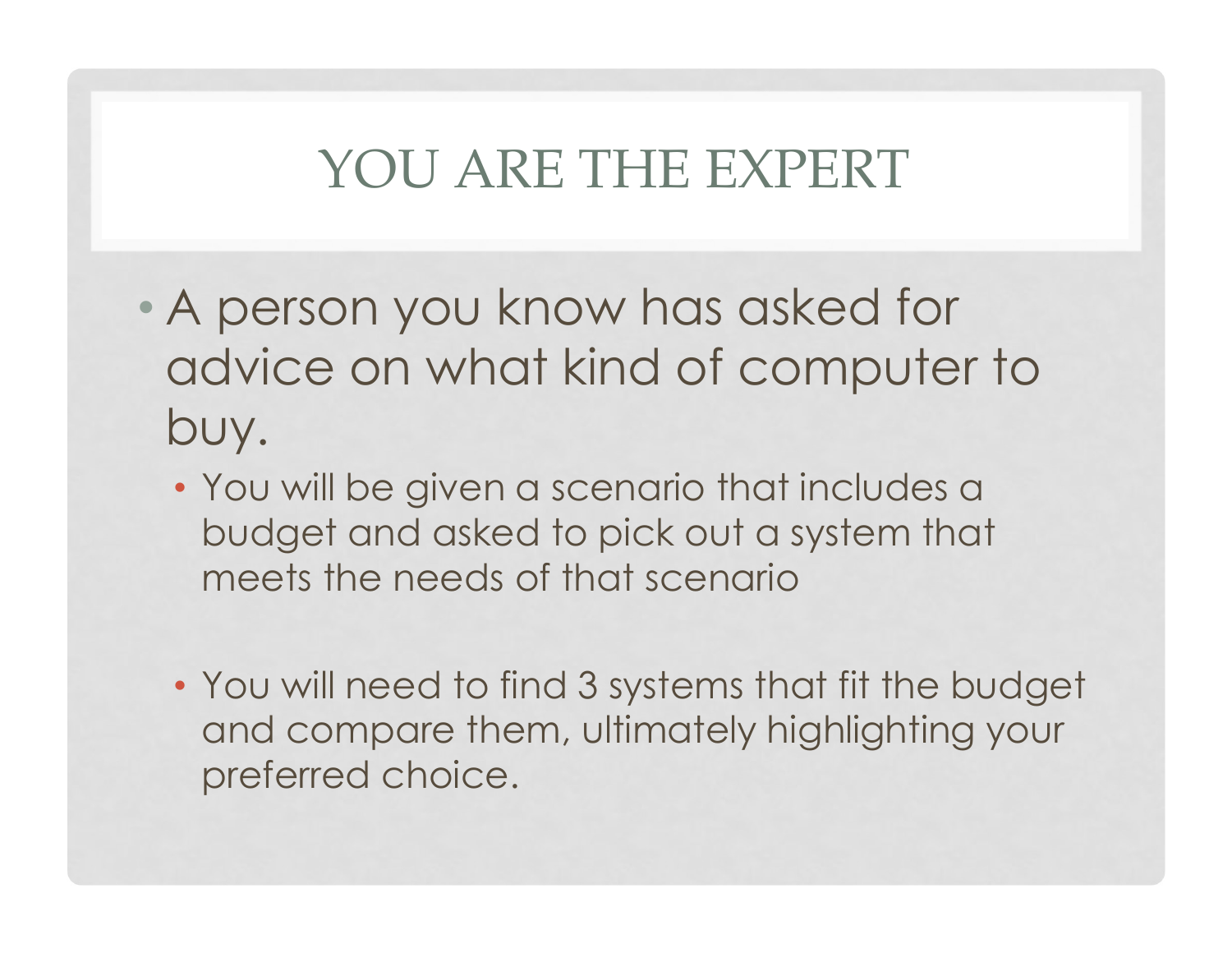## YOU ARE THE EXPERT

- FIRST: What are the needs required by your scenario
	- What types of programs?
	- What types of files?
	- Portability?
	- What hardware requirements will be needed?
	- What other components are needed?
		- Printer? Speakers? Headphones? Tablet? Scanner?
- For the sake of simplicity, only consider prepackaged systems
	- IE: Do not build this system from parts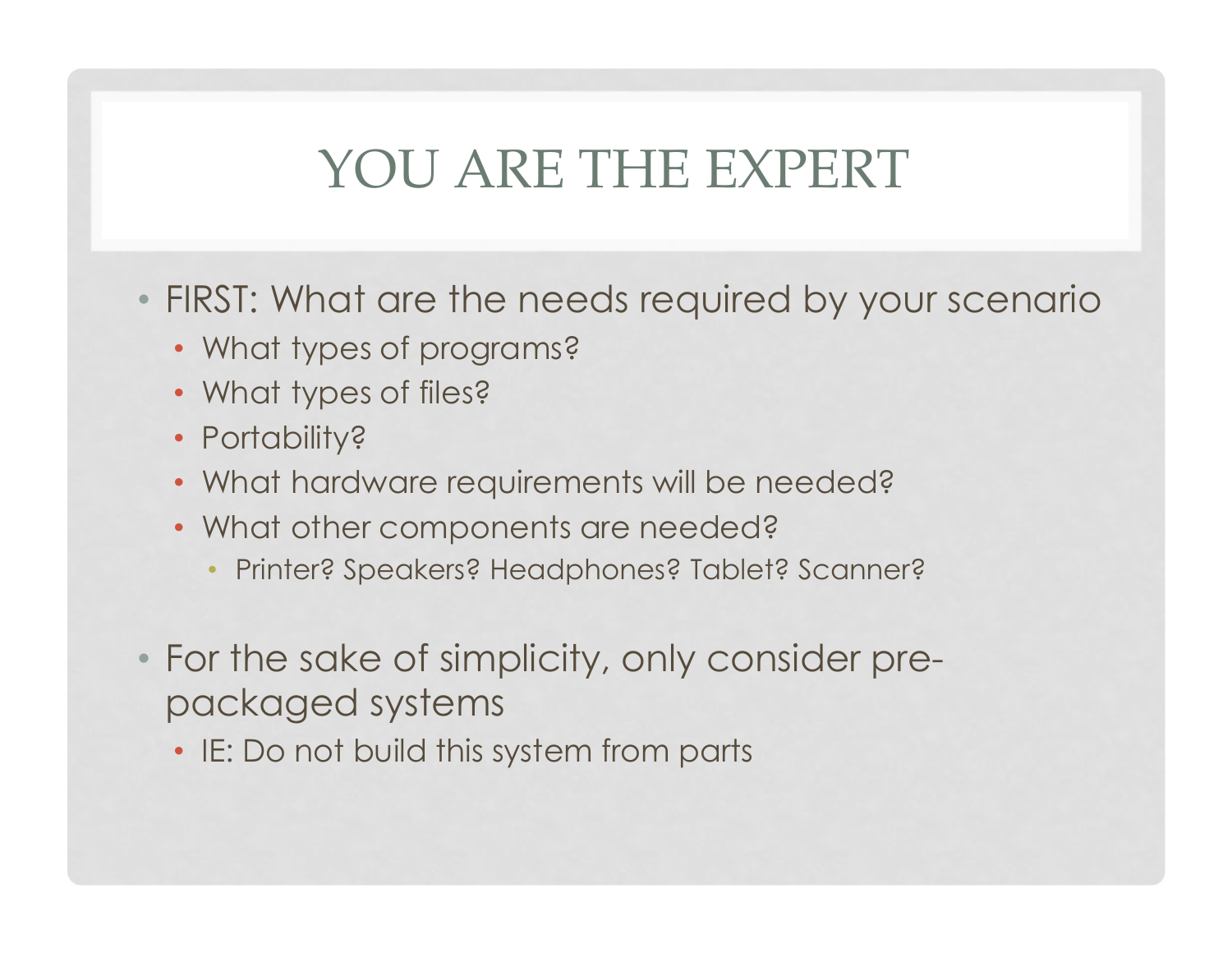## YOUR FINAL PRODUCT

- Your Google Slides presentation must include:
	- A list of what your user actually needs to be able to do
		- ie. Word processing, web browsing, printing, gaming etc.
	- Hardware requirements that address those needs
		- ie. Large hard drive to store lots of family photos
		- Ie. Excellent battery life to attend class and take notes
	- A clear explanation of your three chosen systems and how they satisfy your needs assessment
		- Including prices!
- Your top recommended option of your three and a good justification as to why your choice is the best one.
	- Remember, maxing out the budget is not always the best choice!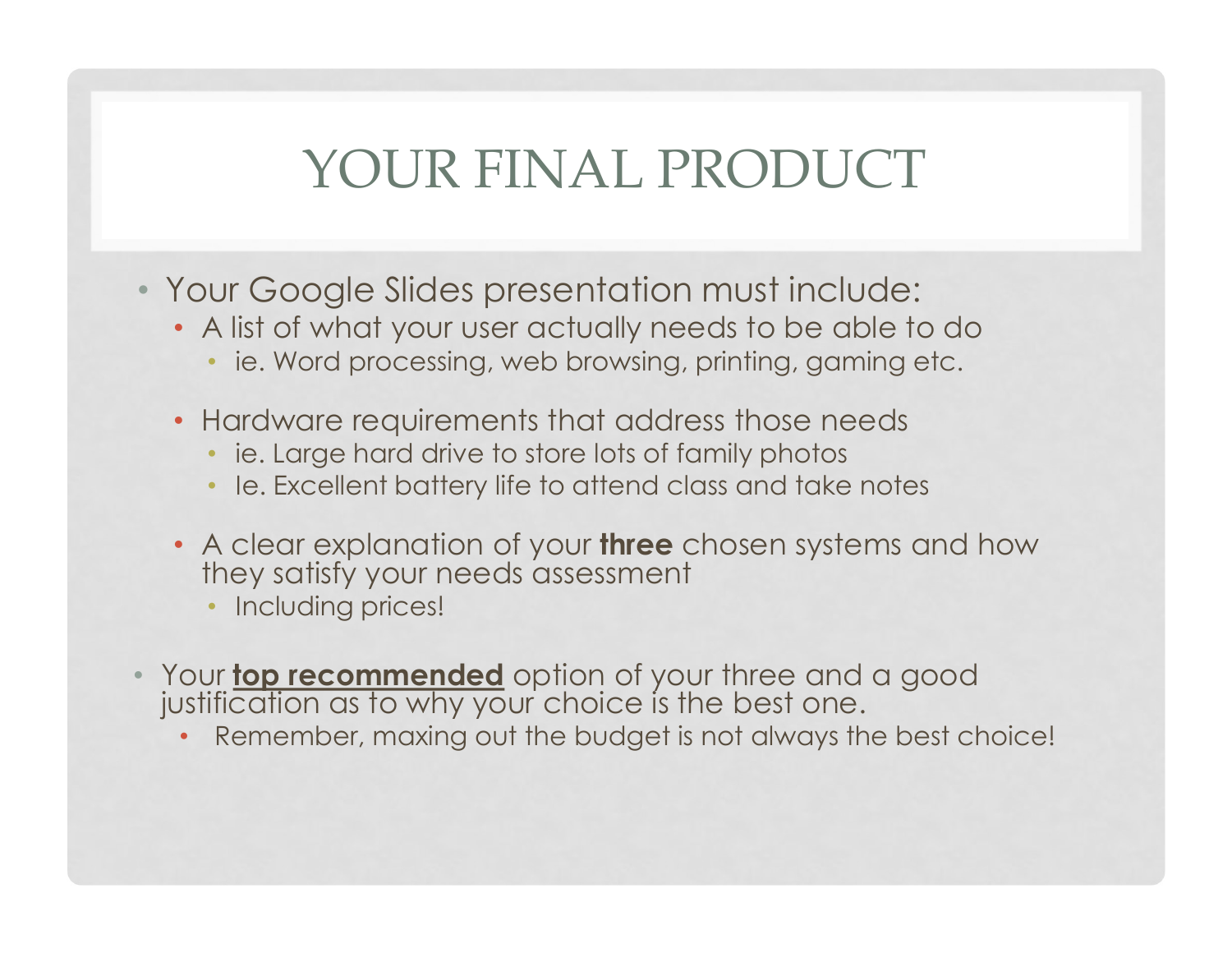### RULES OF THE GAME

No refurbished systems

Sales are OK

#### BE SURE TO BE LOOKING AT CANADIAN PRICES!

Pre-packaged systems only

Assume internet access is the only tech at home

Remember to factor in sales tax! (13%)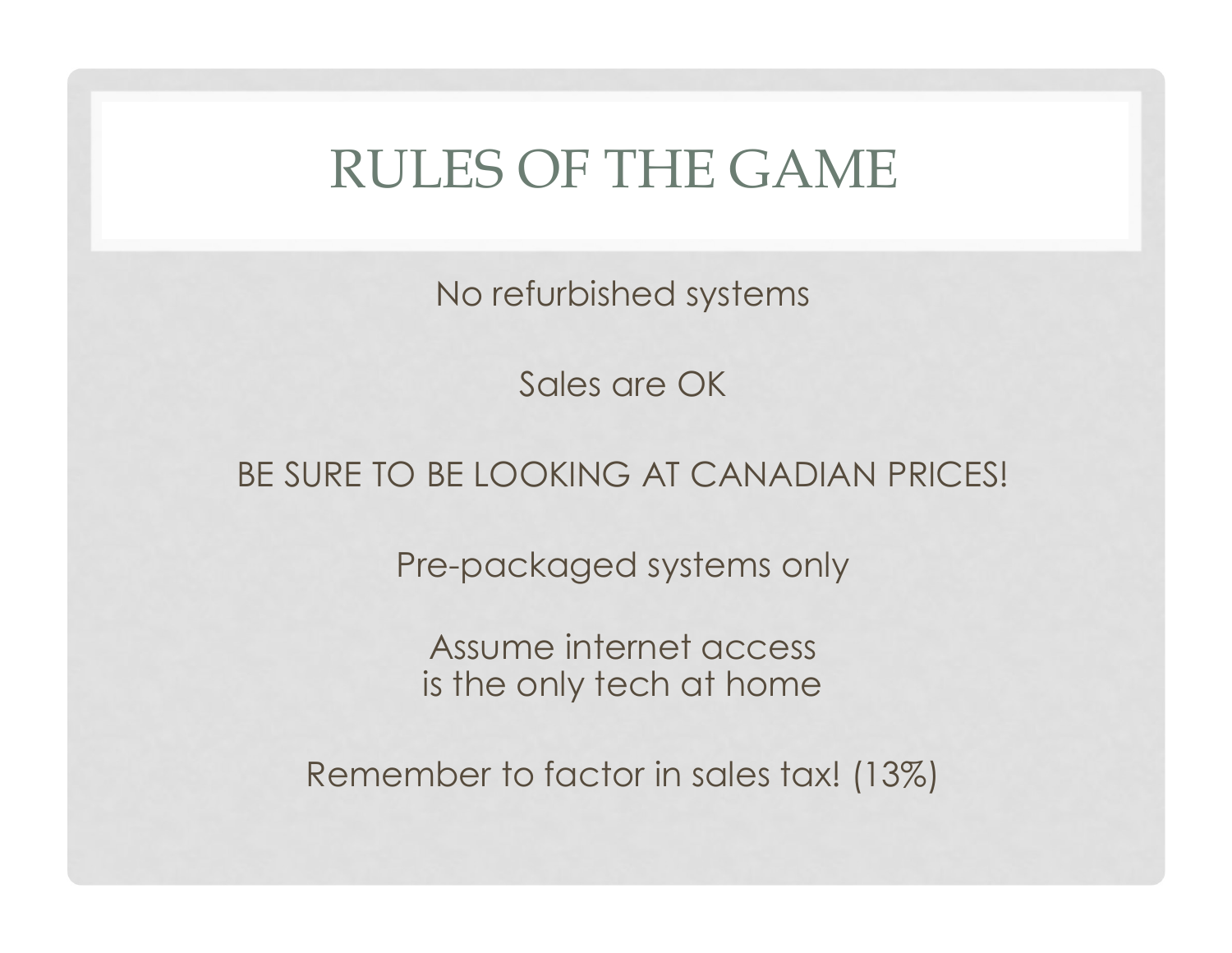## WHY NOT REFURB? CASE STUDY

HP 8100 Intel i5 16GB 1TB HDD Windows 10 Home WiFi Desktop PC 22in Monitor (Refurbished)

★★★★★ 5.0 (1 Review) Write your review > Model Number: 8100 Web Code: 14731297



HP Compaq Elite 8100 Desktop Computer PC, 3.20 GHz Intel i5 Dual Core Gen 1, 16GB DDR3 RAM, 1TB SATA Hard Drive, Windows 10 Home 64 bit, 22" Screen Refurbished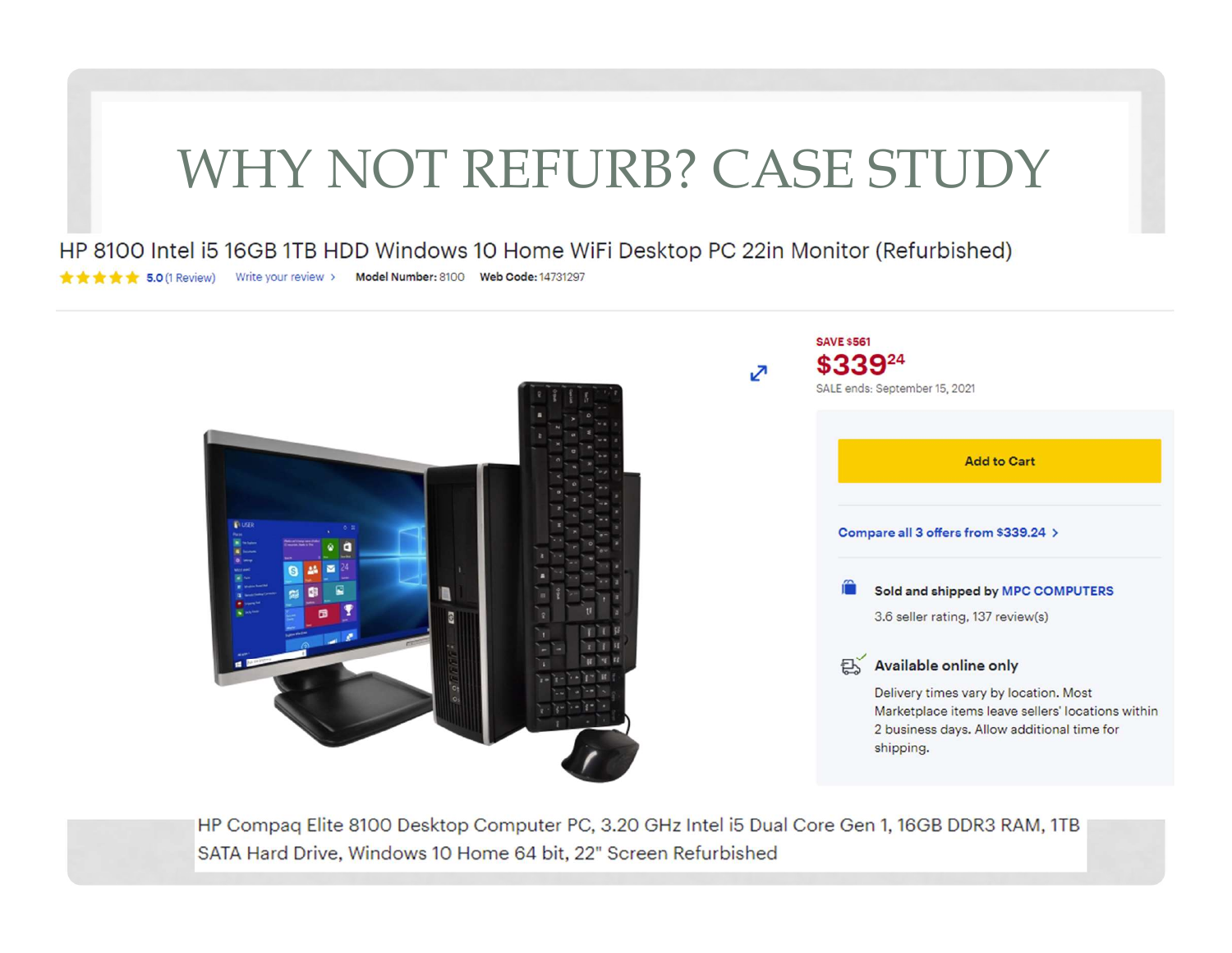## A LITTLE MORE DIGGING…

- Intel Core i5-650 Processor 3.2-GHz, 4M total cache 2 cores/4 threads Integrated Intel HD Graphics Intel  $\bullet$ Core processor with vPro technology Intel Stable Image Platform Program (SIPP)
	- This "i5-650" is FIRST GENERATION!
	- We are now on the 11<sup>th</sup> generation....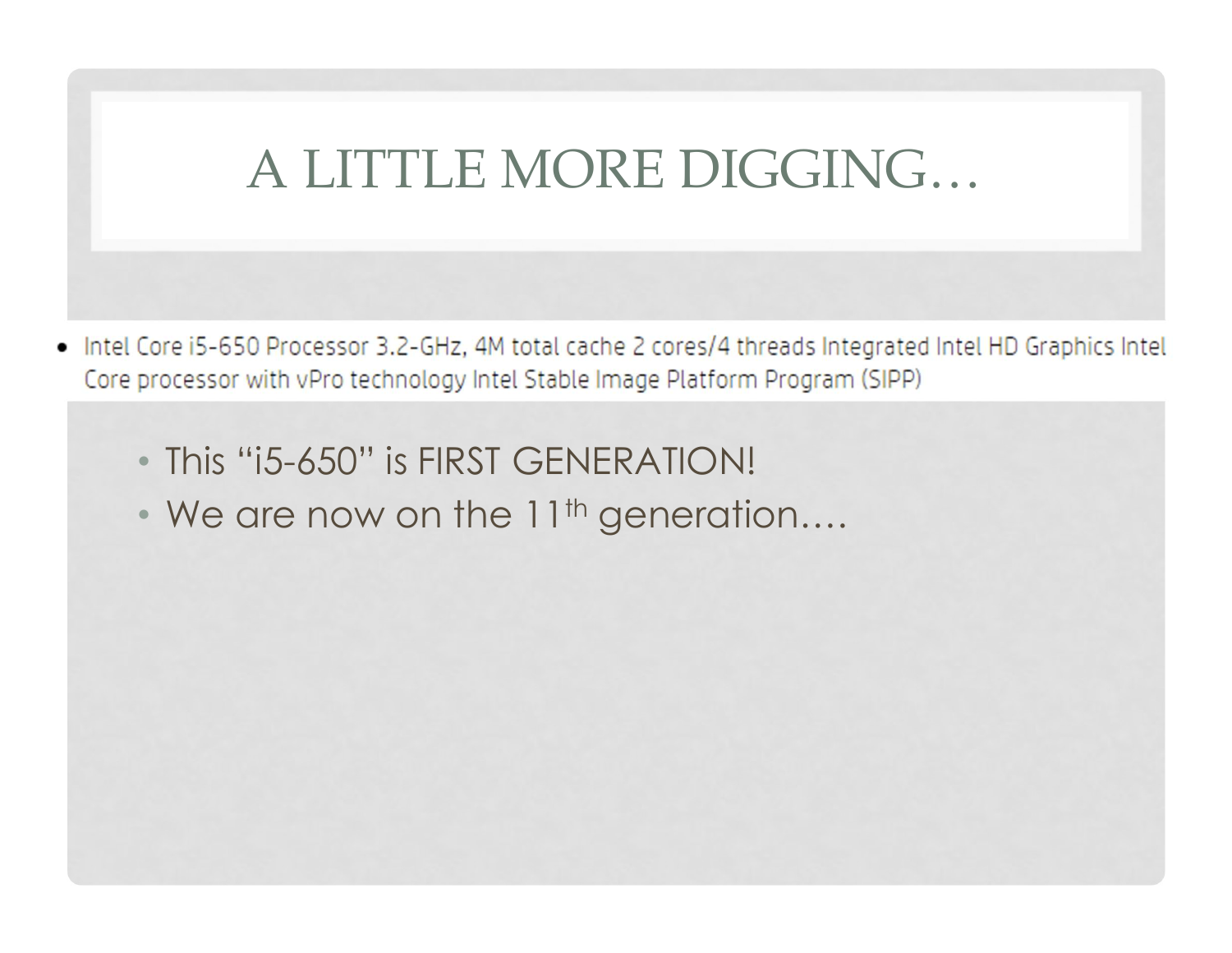## MARKING SCHEME

Your presentation will be evaluated on the following criteria (in levels for each):

#### Needs Assessment

How well did you evaluate the needs for your scenario? Remember to not simply list them, but explain them as well

#### Justification of Choice

How did you decide on your final system? What comparisons helped influence your decision? Use reviews and comparisons here! **Sment**<br>
All did you evaluate the needs for your scent<br>
her to not simply list them, but explain then<br> **of Choice**<br>
d you decide on your final system?<br>
omparisons helped influence your decision<br>
lews and comparisons here!<br>

Use comparison reviews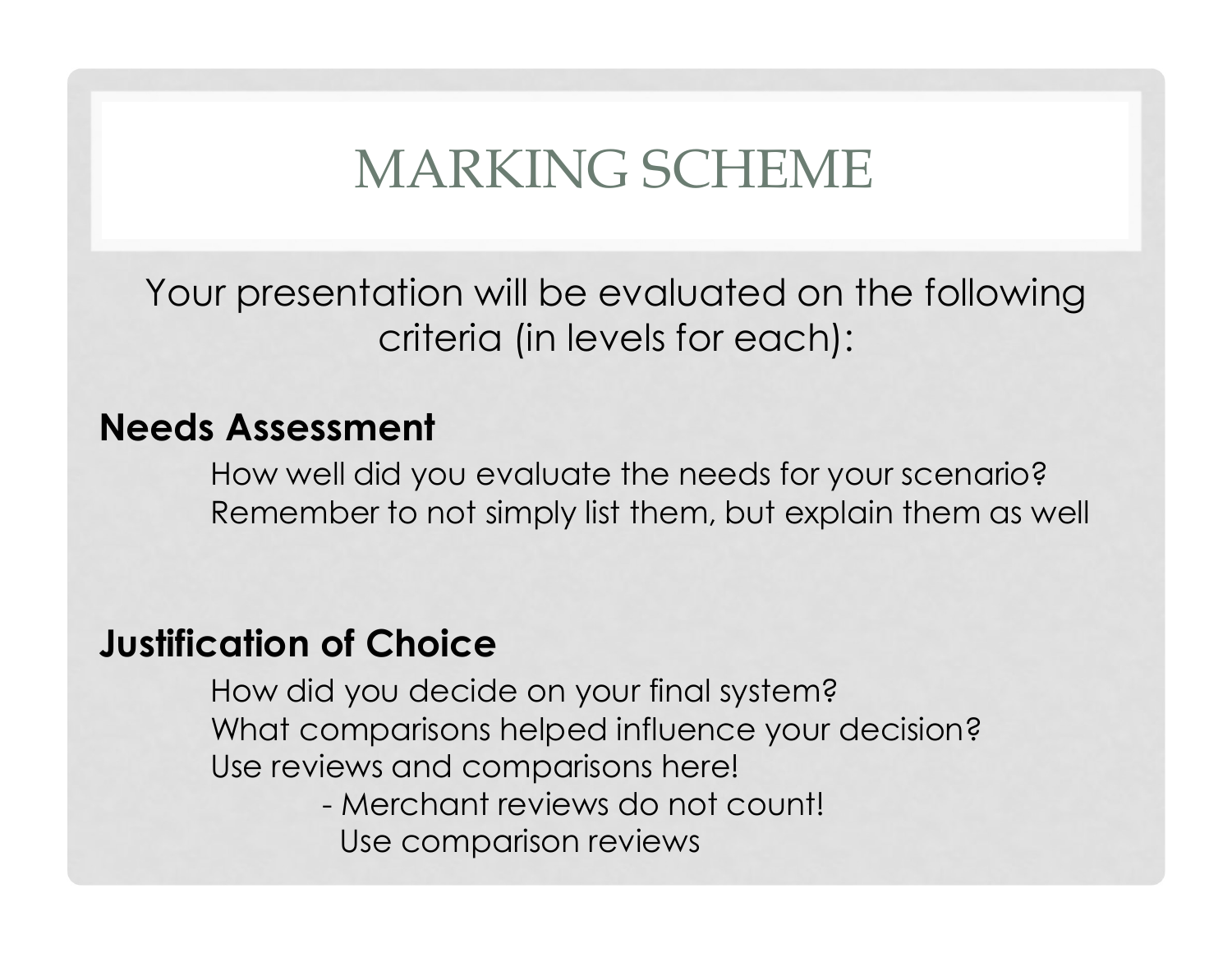### MARKING SCHEME

### Understanding

When discussing / comparing systems, how well do you understand the material? Are there mistakes in your explanation?

### Communication

Does your presentation look visually appealing? Did you take the time to add pictures of your system? Did you use proper English to make a clear presentation?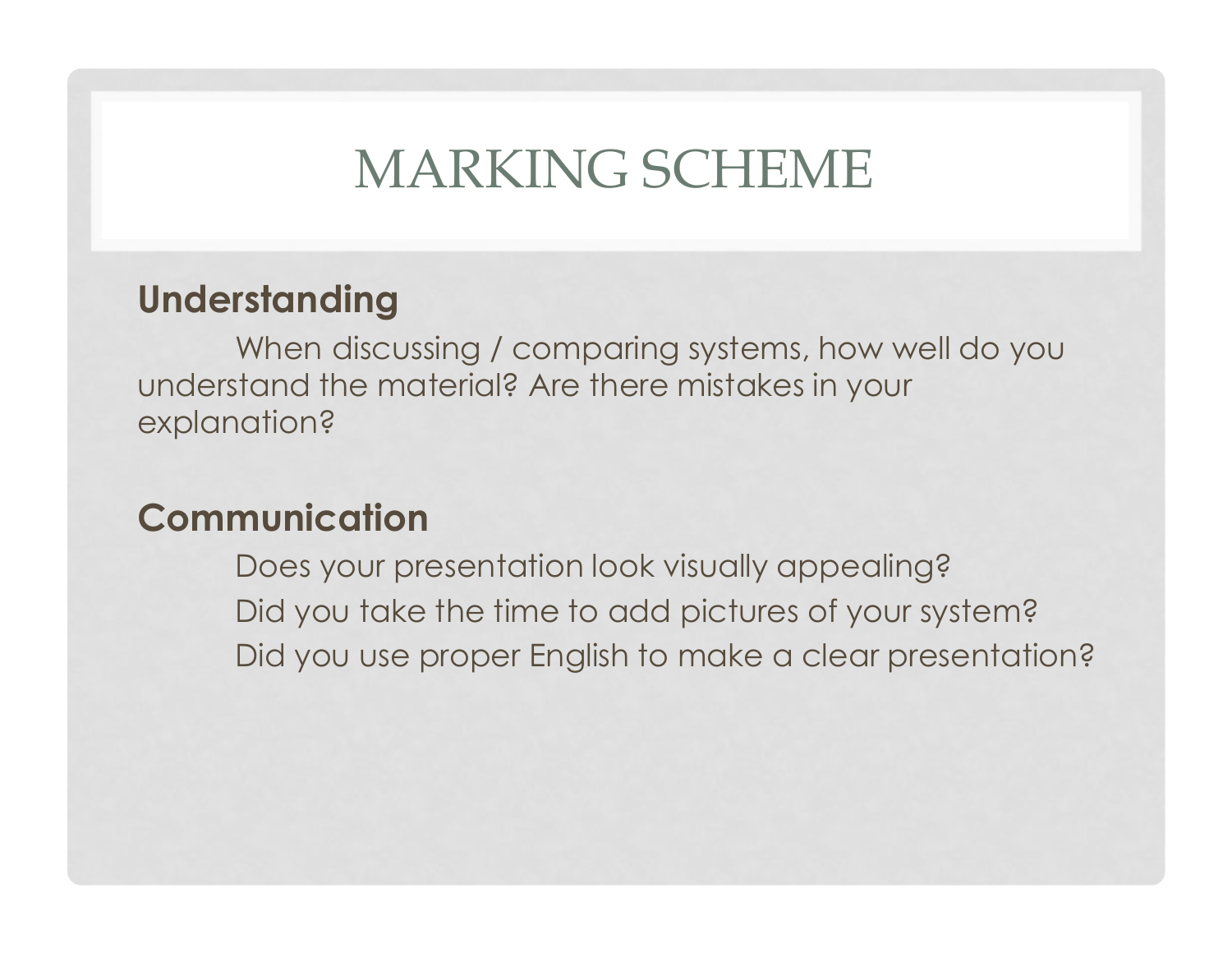| Criteria         | Level 1                 | Level 2              | Level 3              | Level 4                      |
|------------------|-------------------------|----------------------|----------------------|------------------------------|
| Understanding    | Had a limited           | Made good use of     | Displayed a good     | Displayed a thorough and     |
|                  | understanding of        | computer hardware    | understanding of     | clear understanding of the   |
|                  | computer hardware;      | concepts but made    | the underlying       | underlying computer          |
|                  | presentation had        | a few mistakes.      | computer             | hardware.                    |
|                  | more than a few         |                      | hardware.            |                              |
|                  | mistakes.               |                      |                      |                              |
| <b>Needs</b>     | Minimally describes     | Somewhat             | Provides good        | Describes the user's needs   |
| Assessment       | the user's needs and    | describes the user's | descriptions of the  | and computer                 |
|                  | computer                | needs and            | user's needs and     | requirements with a lot of   |
|                  | requirements.           | computer             | computer             | effectiveness.               |
|                  |                         | requirements         | requirements.        |                              |
| Justification of | Gives a choice for the  | Provides their       | Choices are clearly  | Justifies the choices for    |
| Choice           | user with limited       | choice with some     | based on evidence    | their user with a high level |
|                  | justification           | justification as to  | from reviews and     | of understanding and         |
|                  |                         | why it is useful for | comparisons.         | explanation - with           |
|                  |                         | the user.            |                      | comparisons and reviews      |
|                  |                         |                      |                      | as evidence.                 |
| Communication    | Very little effort put  | Some organization    | Displays findings in | Organizes project in a very  |
|                  | into the organization   | done and some        | an organized         | effective manner and         |
|                  | and display of project. | references           | manner and           | provides all appropriate     |
|                  | Some references         | provided.            | provides             | references.                  |
|                  | provided.               |                      | appropriate          |                              |
|                  |                         |                      | references.          |                              |